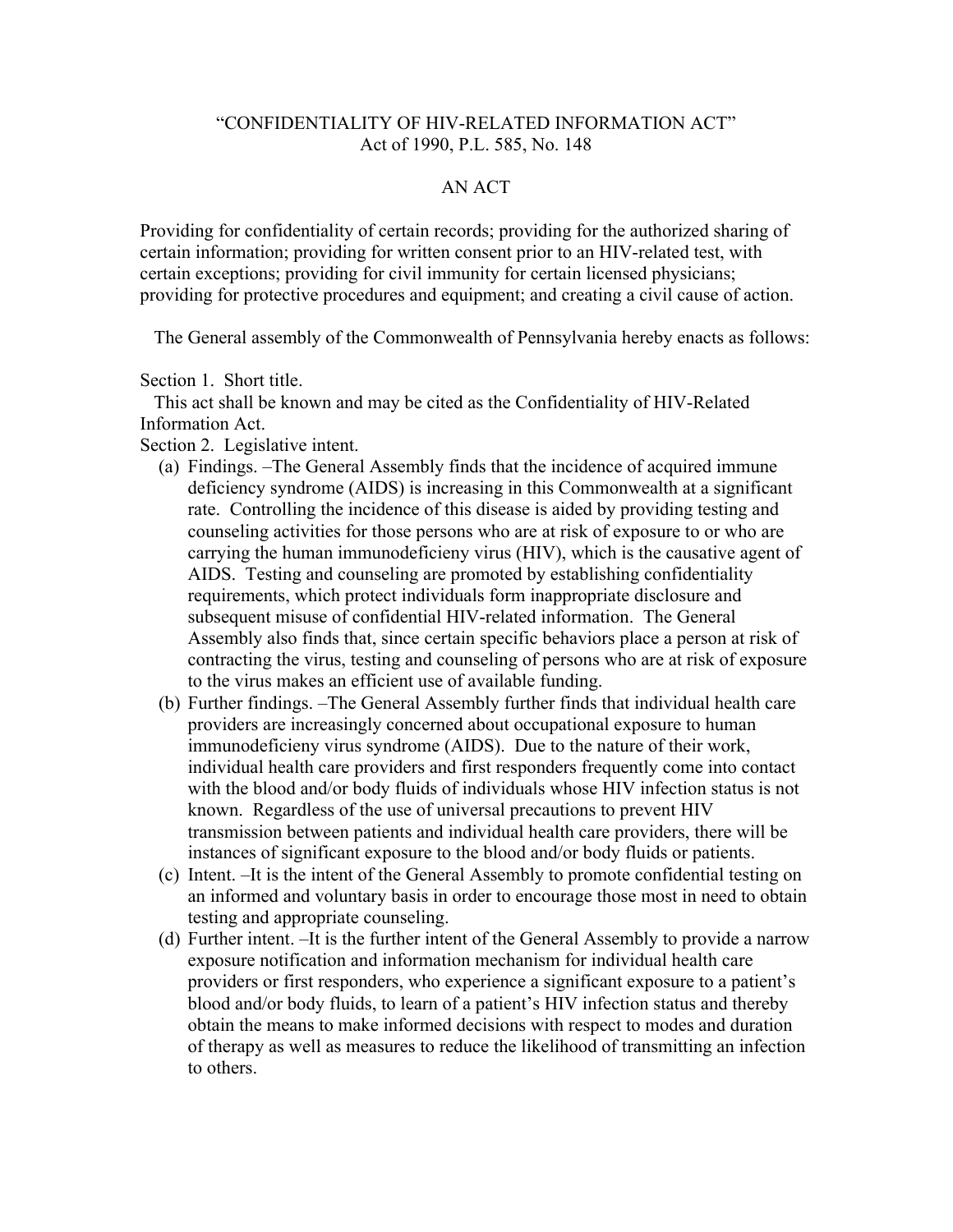Section 3. Definitions.

 The following words and phrases when used in this act shall have the meanings given to them in this section unless the context clearly indicates otherwise:

"AIDS." Acquired immune deficiency syndrome.

 "Available blood." Blood that is in the possession of the institutional health care provider of the source patient's physician pursuant to a valid authorization.

 "CDC." The Centers for Disease Control of the United States Public Health Service. "Confidential HIV-related information." Any information which is in the possession of a person who provides one or more health or social services or who obtains the information pursuant to a release of confidential HIV-related information and which concerns whether an individual has been the subject of an HIV-related test, or has HIV, HIV-related illness or AIDS; or any information which identifies or reasonably could identify an individual as having one or more of these conditions, including information pertaining to the individual's contacts.

"Contact." A sex-sharing or needle-sharing partner of the subject.

"Department." The Department of Health of the Commonwealth.

 "First responder." Police, firefighter, rescue personnel or any other person who provides emergency response, first aid or other medically related assistance either in the course of their occupational duties or as a volunteer, which may expose them to contact with a person's bodily fluids.

"Health care provider." An individual or institutional health care provider.

"HIV." The human immunodeficiency virus.

 "HIV-related test." Any laboratory test or series of tests for any virus, antibody, antigen or etiologic agent whatsoever thought to cause or to indicate the presence of HIV infection.

 "Home care agency." Any organization or part of an organization, which is staffed and equipped to provide in-home health, care services. The term includes, but is not limited to, Pennsylvania-licensed home health agencies; home health aide agencies or private duty care agencies.

 "Individual health care provider." A physician, nurse, emergency medical services worker, chiropractor, optometrist, psychologist, nurse-midwife, physician assistant, dentist or other person, including a professional corporation or partnership, providing medical, nursing, drug or alcohol rehabilitation services, mental health services, other health care services or an employee or agent of such individual or an institutional health care provider.

 "Institutional health care provider." A hospital, nursing home, hospice, clinic, blood bank, plasmapheresis or other blood product center, organ or tissue bank, sperm bank, clinical rehabilitation service, mental health facility, mental retardation facility, home care agency as defined in this act, or any health care institution required to be licensed in this Commonwealth whether privately or publicly operated.

 "Insurer." Any insurance company, association or exchange authorized to do business in this Commonwealth under the act of May 17, 1921 (P.L. 682, No.284), known as The Insurance Company Law of 1921, any entity subject to 40 Pa.C.S. Ch. 61 (relating to hospital plan corporations) or 63 (relating to professional health services plan corporations), the act of December 29, 1972 (P.L. 105, No.364), known as the Health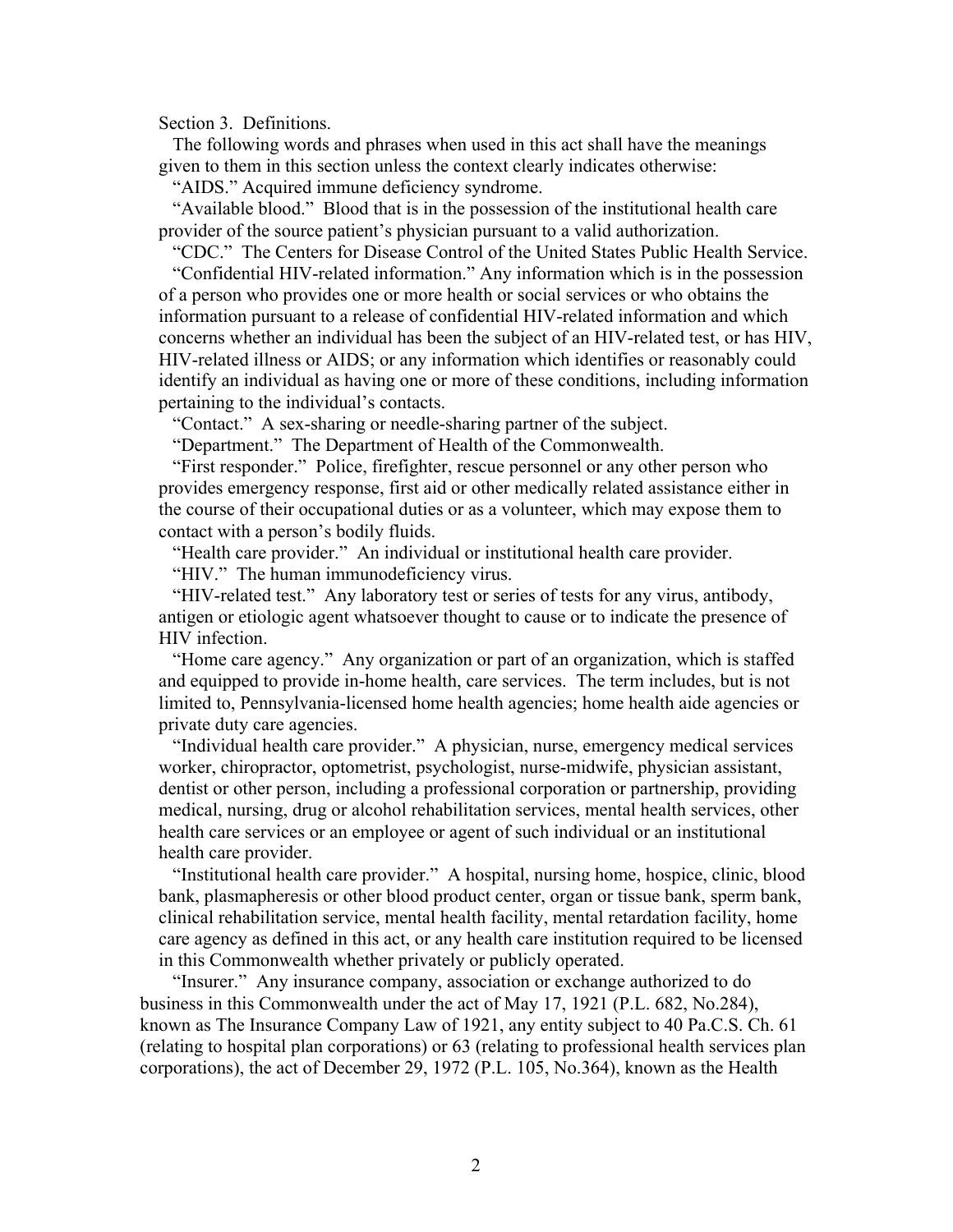Maintenance Organization Act, or the act of July 29, 1977 (P.L.105, No.38), known as the Fraternal Benefit Society Code.

 "Significant exposure." Direct contact with blood or body fluids of a patient in a manner which, according to the most current guidelines of the Center for Disease Control, is capable of transmitting human immunodeficiency virus, including, but not limited to, a percutaneous injury (e.g., a needle stick or cut with a sharp object), contact of mucous membranes or contact of skin (especially when the exposed skin is chapped, abraded or afflicted with dermatitis) or if the contact is prolonged or involves an extensive area.

 " Source patient." Any person whose body fluids have been the source of a significant exposure to an individual health care provider.

"Subject." An individual or a guardian of the person of that individual.

 "Substitute decisionmaker." Any guardian or person who by law or medical practice is authorized to consent on behalf of an incompetent person for medical treatment. Section 4. Prevention of transmission of infectious diseases. The department shall, by regulation, require the use of protective measures and equipment by individuals, persons and institutions not covered by regulations promulgated by the Occupational Safety and Health Administration governing such protective measures and equipment. The department shall develop such regulations pursuant to guidelines established by the CDC. For health care providers covered by the provisions of the Occupational Safety and Health Administration governing such protective measures and equipment, the department shall encourage compliance with approved standards. This section shall not preclude the department from exercising rulemaking authority granted under any other act.

Section 5. Consent to HIV-related test.

- (a) Consent. —Except as provided in section 6 with respect to the involuntary testing of a source patient, no HIV-related test shall be performed without first obtaining the informed written consent of the subject. Any consent shall be preceded by an explanation of the test, including its purpose, potential uses, limitations and the meaning of its results.
- (b) Pretest counseling. –No HIV-related test may be performed without first making available to the subject information regarding measures for the prevention of, exposure to and transmission of HIV.
- (c) Confirmatory test. –No test result shall be determined as positive, and no positive test result shall be revealed, without confirmatory testing if it is required by generally accepted medical standards.
- (d) Notice of test result. –The physician who ordered the test, the physician's designee or a successor in the same relationship to the subject shall make good faith effort to inform the subject of the result regardless of weather the result is positive or negative.
- (e) Post-test counseling.
	- (1) No positive or negative test result shall be revealed to the subject without affording the subject the immediate opportunity for individual, fact-to-face counseling about:
	- (i) The significance of the test results.
	- (ii) Measures for the prevention of the transmission of HIV.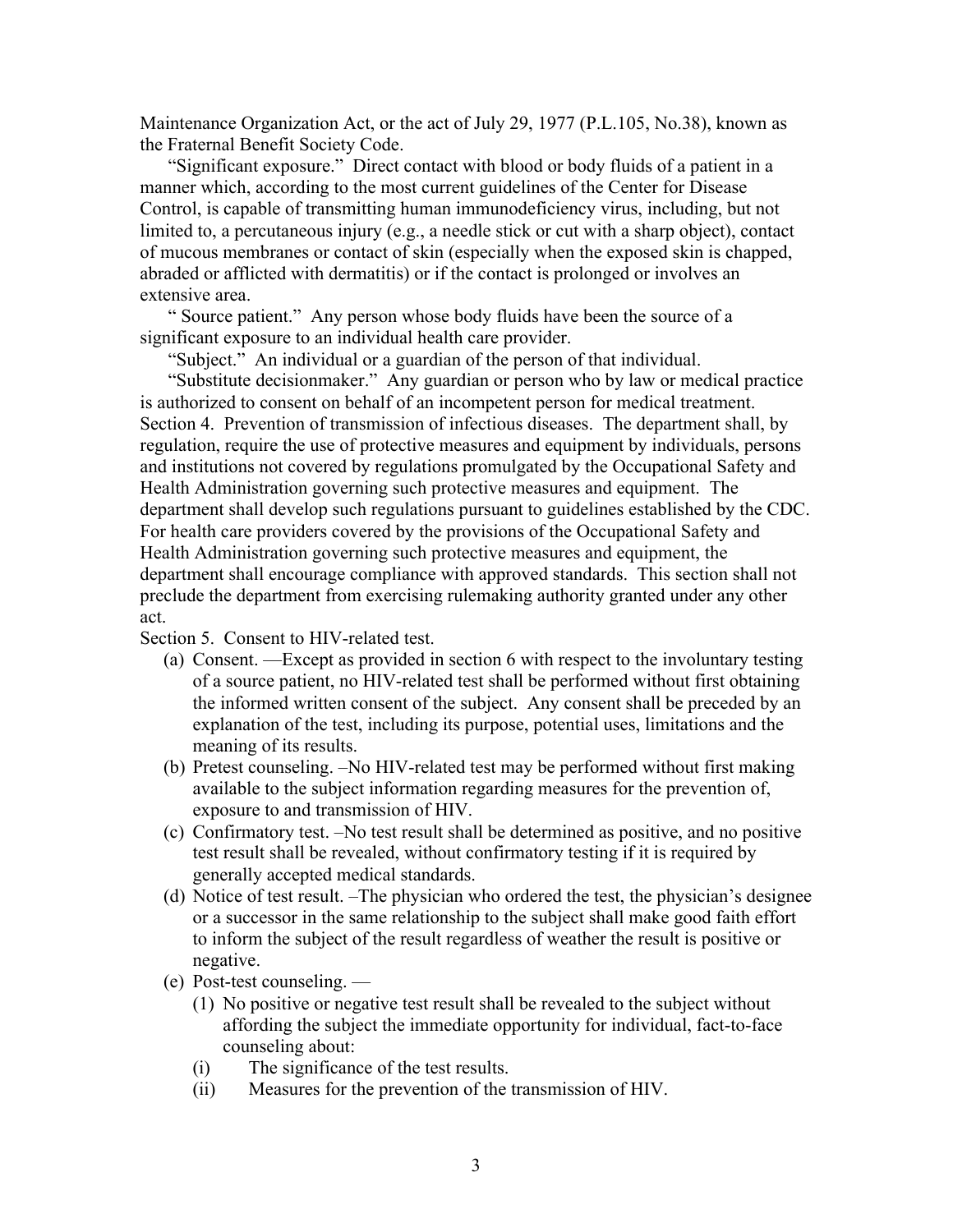- (iii) Subject may have been exposed to HIV and the availability of any services with respect to locating and counseling such individual.
- (2) No positive test result shall be revealed to the subject without, in addition to meeting the requirements of paragraph (1), also affording the subject the immediate opportunity for individual, face-to-face counseling about:
- (i) The availability of any appropriate health care services, including mental health care, and appropriate social and support services.
- (ii) The benefits of locating and counseling any individual who the infected subject may have exposed to HIV and the availability of any services with respect to locating and counseling such individual.
- (f) Blinded HIV-related testing. –Blinded HIV-related testing for purposes of research performed in a manner by which the identity of the test subject is not known and may not be retrieved by the institutional review board established by the department except for testing pursuant to research approved by an institutional review board prior to the effective date of this act. The department shall make good faith effort to maintain records of the results of blinded HIV tests performed in this Commonwealth and shall, on a yearly basis, forward information concerning the results to the appropriate committees of the General Assembly.
- (g) Exceptions.
	- (1) The provisions of subsections (a), (b), (c), (d) and (e) shall not apply to the following:

 (i) The performance of an HIV-related test on a cadaver by a health care provider which procedures, processes, distributes or uses a human body or a human body part, tissue or semen for use in medical research, therapy or transplantation.

(ii) The performance of an HIV-related test for the purpose of medical research not prohibited by subsection (f) if the testing is performed in a manner by which the identity of the test subject is not known and may not be retrieved by the researcher.

(iii) The performance of an HIV-related test when the test result of a subject is required by an insurer for underwriting purposes. However, the insurer shall satisfy the requirements of subsection (h).

- (2) The provisions of subsections (a), (b) and (c) shall not apply to the performance of an HIV-related test in a medical emergency when the subject of the test is unable to grant or withhold consent and the test result is medically necessary for diagnostic purposes to provide appropriate emergency care to the subject.
- (3) The provisions of subsections (d) and (e) shall not apply when a negative HIV-related test result is secured by a subject who has taken the test solely to satisfy a requirement for donating a human body or human body part, tissue or semen for use in medical research, therapy, transfusion or transplantation. However, if the subject requests identification of a negative test result, the test result shall be provided to the subject in accordance with subsection (d).
- (h) Requirements applicable to insurers.
	- (1) No HIV-related test shall be performed without first obtaining the informed written consent of the subject. Any consent shall be preceded, in writing, by: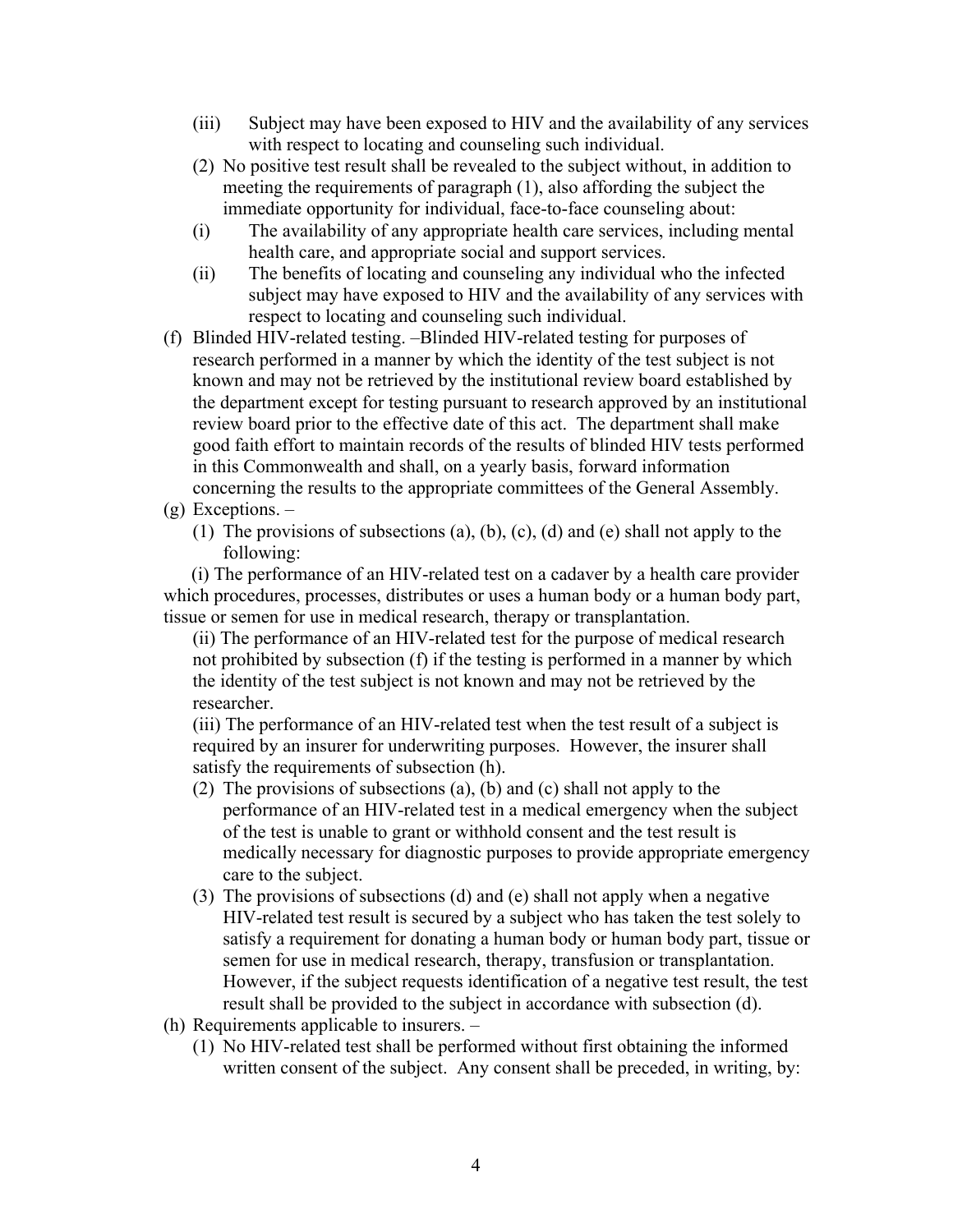- (i) A disclosure of the effects of the test result on the approval of the application, or the risk classification of the subject.
	- (iii) Information explaining AIDS, HIV and the HIV-related test
	- (iv) A description of the insurer's confidentiality standards.
	- (v) A statement that, because of the serious nature of HIV-related illness, the subject may desire to obtain counseling before undergoing the HIV-related test.
	- (vi) Information concerning the availability of alternative HIV-related testing and counseling provided by the department and local health departments, and the telephone number of the department from which the subject may secure additional information on such testing and counseling.
	- (2) The insurer us required to disclose to the subject a negative test result on an HIV-related test only if the subject requests notification.
	- (3) The insurer shall not disclose to the subject of an HIV-related test a positive test result. On the form on which the insurer secures the subject's written consent to the HIV-related test, the subject shall be required to designate to whom a positive test result shall be disclosed. The subject shall have the choice of designating a physician, the department or a local health department or a local community-based organization from a list of such organizations prepared by the department. The insurer shall notify the designee of a positive test result.
	- (4) A positive test result shall be disclosed to the subject, by the designee, in accordance with subsection (d) and (e). The department may elect to have its disclosure responsibilities satisfied by a local health department.

Section 6. Certification of significant exposure and testing procedures.

- (a) Physician's evaluation of significant exposure.
	- (1) Whenever an individual health care provider or first responder experiences an exposure to a patient's blood or bodily fluids during the course of rendering health care or occupational services, the individual may request an evaluation of the exposure, by a physician, to determine if it is a significant exposure as defined in this act. No physician shall certify his own significant exposure or that of any of his employees. Such request shall be made within 72 hours of the exposure.
	- (2) Within 72 hours of the request, the physician shall make written certification of the significance of the exposure.
	- (3) If the physician determines that the individual health care provider or first responder has experienced a significant exposure, the physician shall offer the exposed individual the opportunity to undergo testing, following the procedure outlined in section 5.
- (b) Opportunity for source patient to consent.
	- (1) In the event that an exposed individual health care provider or first responder is certified to have experienced a significant exposure and has submitted to an HIV-related test, no testing shall be performed on a source patient'' available blood unless the certifying physician provides a copy of the written certification of significant exposure to the source patient's physician or institutional health care provider in possession of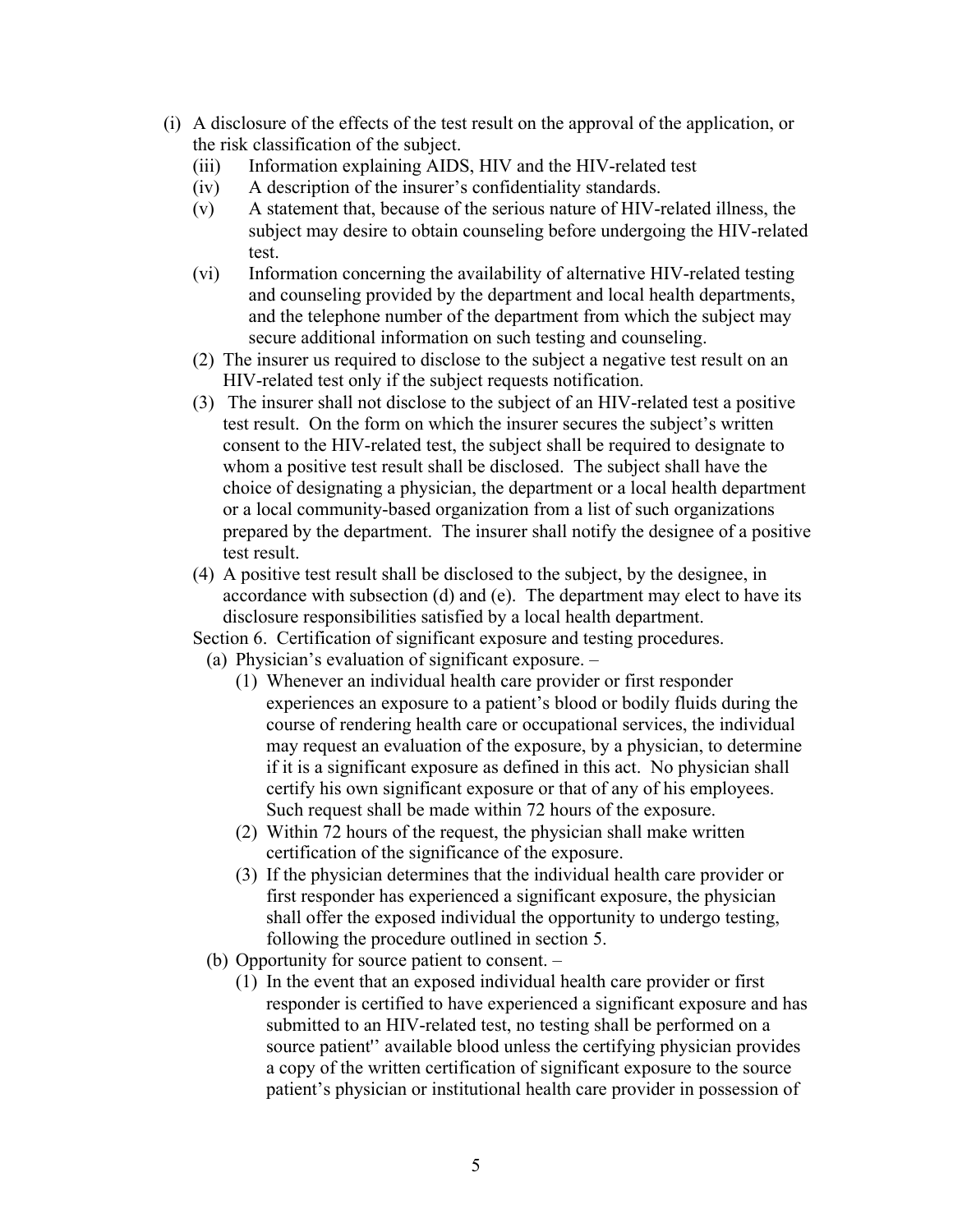the available blood and the source patient's physician or institutional health care provider has made a good faith effort to: (i) Notify the source patient or substitute decisionmaker of the significant exposure.

- (ii) Seek the source patient's voluntary informed consent to the HIVrelated testing as specified in section 5 (a).
- (iii) Provide counseling as required under section 5 (b).
- (2) The source patient's physician or institutional health care provider that receives a certification of significant exposure shall begin to comply with the request within 24 hours. If the source patient's physician or institutional health care provider is unable to secure the source patient's consent because the source patient or the source patient's substitute decisionmaker refuses to grant informed consent or the source patient cannot be located, the source patient's physician or institutional health care provider shall arrange for an entry to be placed on the source patient's medical record to that effect. If these procedures are followed and the entry is made on the source patient's medical record, then HIVrelated tests shall be performed on the source patient's available blood if requested by the exposed individual health care provider or first responder who has submitted to an HIV-related test.
- (3) The physician ordering the HIV-related test on a source patient's available blood on behalf of the source patient's physician or institutional health care provider shall comply with section 5 (c) through (e).
- (4) The health care provider or first responder shall be notified of the results of the HIV-related test on the source patient's blood if the health care provider or first responder's baseline HIV-related test is negative. Further disclosure of the test results is prohibited unless authorized under section 7.

Section 7. Confidentiality of records.

- (a) Limitations on disclosure. –No person or employee, or agent of such person, who obtains confidential HIV-related information in the course of providing any health or social service or pursuant to a release of confidential HIV-related information under subsection (c) may disclose or be compelled to disclose the information, except to the following persons:
	- (1) The subject.
	- (2) The physician who ordered the test, or the physician's designee.
	- (3) Any person specifically designated in a written consent as provided for in subsection (c).
	- (4) An agent, employee or medical staff member of a health care provider, when the health care provider has received confidential HIV-related information during the course of the subject's diagnosis or treatment by the health care provider, provided that the agent, employee or medical staff member is involved in the medical care or treatment of the subject. Nothing in this paragraph shall be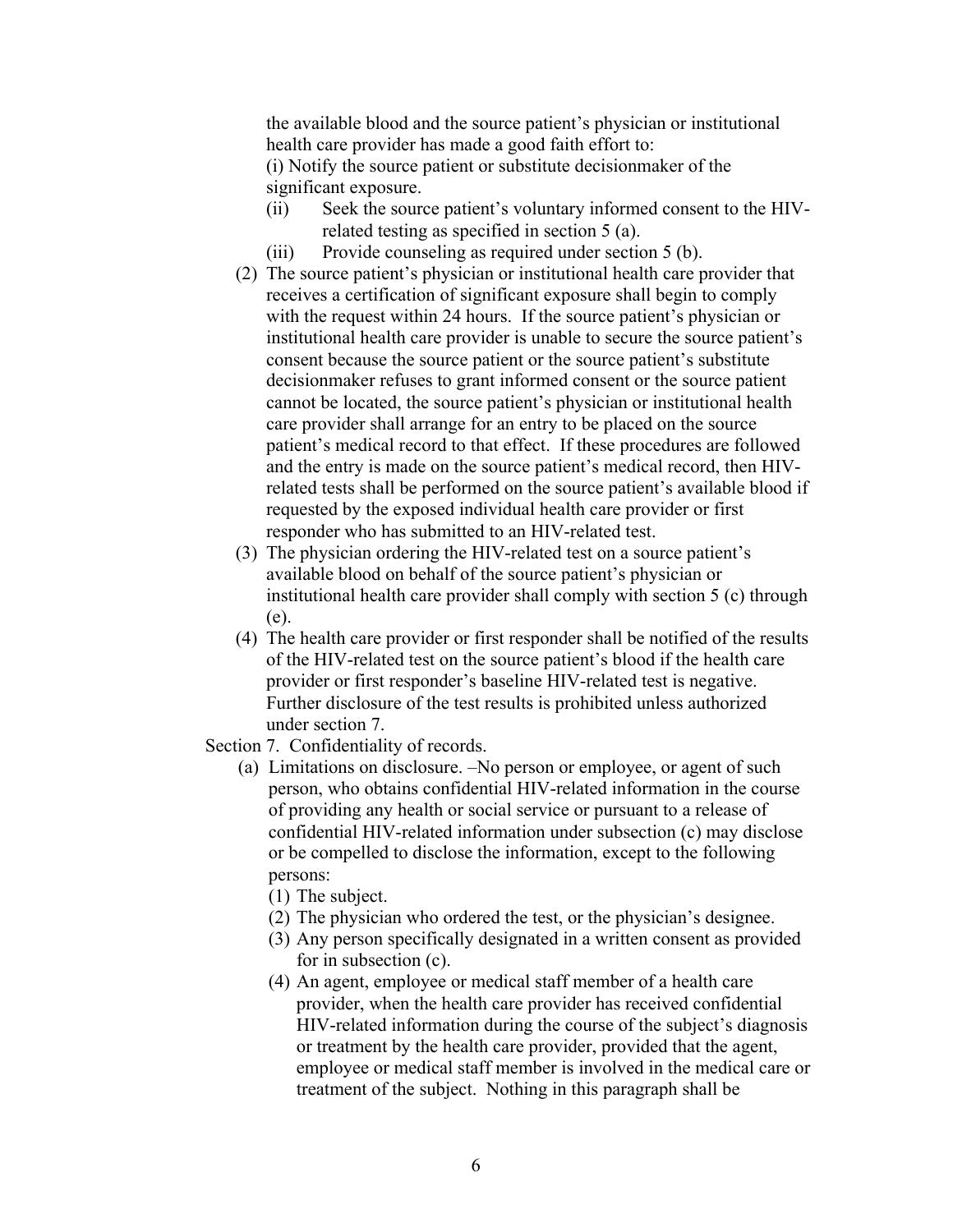construed to require the segregation of confidential HIV-related information from a subject's medical record.

- (5) A peer review organization or committee as defined in the act of July 20, 1974 (P.L.564, No.193), known as the Peer Review Protection Act, a nationally recognized accrediting agency, or as otherwise provided by law, any Federal or State government agency with oversight responsibilities over health care providers.
- (6) Individual health care providers involved in the care of the subject with an HIV-related condition or a positive test, when knowledge of the condition or test result is necessary to provide emergency care or treatment appropriate to the individual; or health care providers consulted to determine diagnosis and treatment of the individual.
- (7) An insurer, to the extent necessary to reimburse health care providers or to make any payment of a claim submitted pursuant to an insured's policy.
- (8) The department and persons authorized to gather, transmit or receive vital statistics under the act of June 29, 1953 (P.L.304, No. 66), known as the Vital Statistics Law of 1953.
- (9) The department and local boards and departments of health, as authorized by the act of April 23, 1956 (1955 P.L.1510, No.500), known as the Disease Prevention and Control Law of 1955.
- (10) A person allowed access to the information by a court order issued pursuant to section 8.
- (11) A funeral director responsible for the acceptance and preparation of the deceased subject.
- (12) Employees of county mental health/mental retardation agencies, county children and youth agencies, county juvenile probation departments, county or State facilities for delinquent youth, and contracted residential providers of the above-named entities receiving or contemplating residential placement of the subject, who:

(i) Generally are authorized to receive medical information; and

(ii) are responsible for ensuring that the subject receives appropriate health care; and

- (iv) have a need to know the HIV-related information in order to ensure such care is provided. The above-named entities may release the information to a court in the course of a dispositional proceeding under 42 Pa.C. S. §§ 6351 (relating to disposition of dependent child) and 6352 (relating to disposition of delinquent child) when it is determined that such information is necessary to meet the medical needs of the subject.
- (b) Subsequent disclosure prohibited. –Notwithstanding the provisions of the Vital Statistics Law of 1953 or section 15 of the Disease Prevention and Control Law of 1955, no person to whom confidential HIV-related information has been disclosed under this act may disclose that information to another person, except as authorized by this act.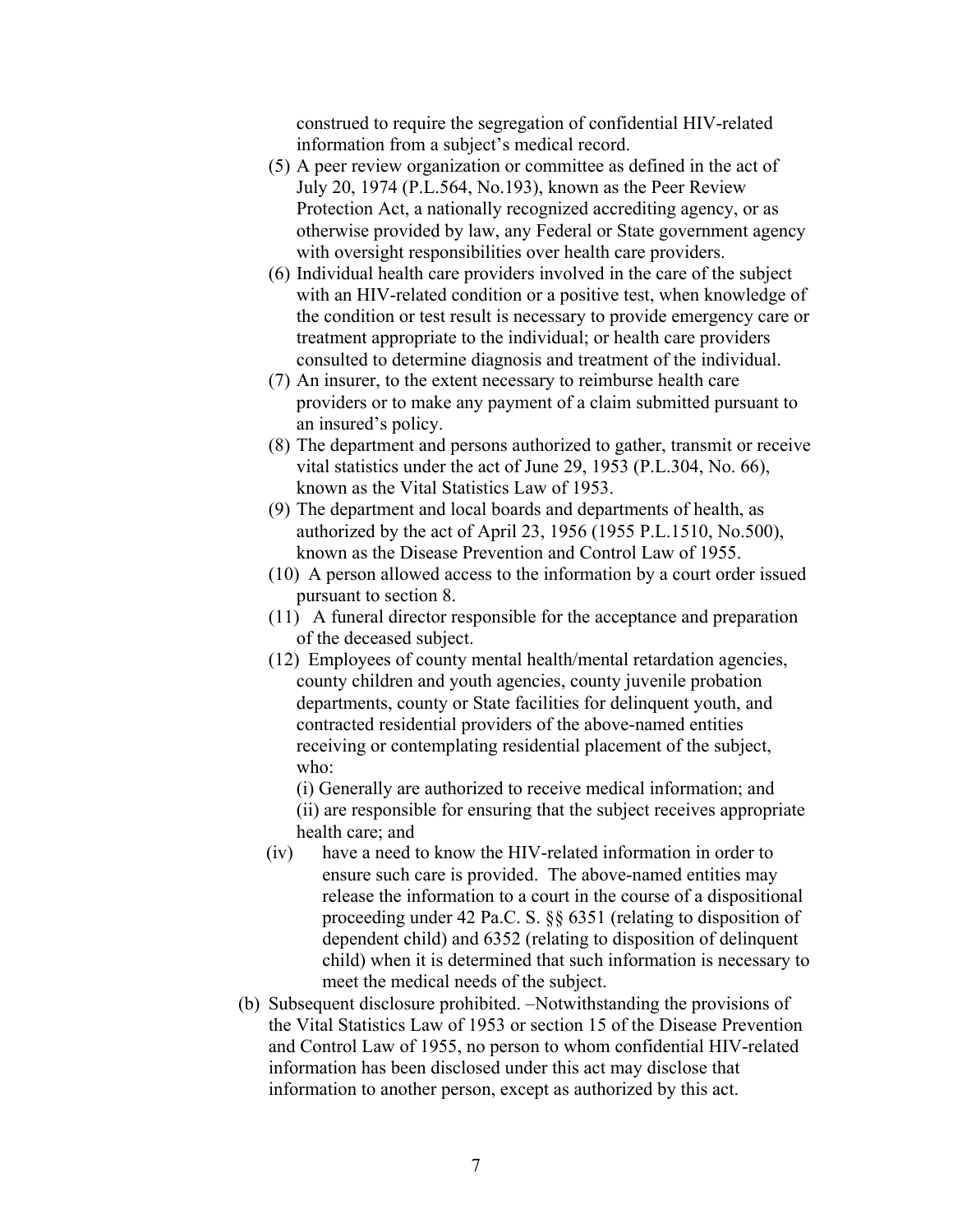- (c) Required elements of written consent to disclosure. –A written consent to disclosure of confidential HIV-related information shall include:
	- (1) The specific name or general designation of he person permitted to make the disclosure.
	- (2) The name or title of the individual, or the name of the organization to which the disclosure is to be made.
	- (3) The name of the subject.
	- (4) The purpose of the disclosure.
	- (5) How much and what kind of information is to be disclosed.
	- (6) The signature of the subject.
	- (7) The date on which the consent is signed.
	- (8) A statement that the consent is subject to revocation at any time except to the extent that the person who is to make the disclosure has already acted in reliance on it.
	- (9) The date, event or condition upon which the consent will expire, if not earlier revoked.
- (d) Expired, deficient or false consent. –A disclosure may not be made on the basis of a consent which:
	- (1) has expired;
	- (2) on its face substantially fails to conform to any of the requirements set forth in subsection (c);
	- (3) is known to have been revoked; or
	- (4) is known by the person holding the information to be materially false.
- (e) Notice to accompany disclosure. –Each disclosure made with the subject's written consent must be accompanied by the following written statement:

 This information has been disclosed to you from records protected by Pennsylvania law prohibits you from making any further disclosure of this information unless further disclosure is expressly permitted by the written consent of the person to whom it pertains or is authorized by the Confidentiality of HIV-Related Information Act. A general authorization for the release of medical or other information is not sufficient for this purpose.

(f) Duty to establish written procedures. –An institutional health care provider that has access to or maintains individually identifying confidential HIV-related information shall establish written procedures for confidentiality and disclosure of the records which are in accordance with the provisions of this act within 60 days of the effective date of this act.

Section 8. Court order.

(a) Order to disclose. –No court may issue an order to allow access to confidential HIV-related information unless the court finds, upon application, that one of the following conditions exists: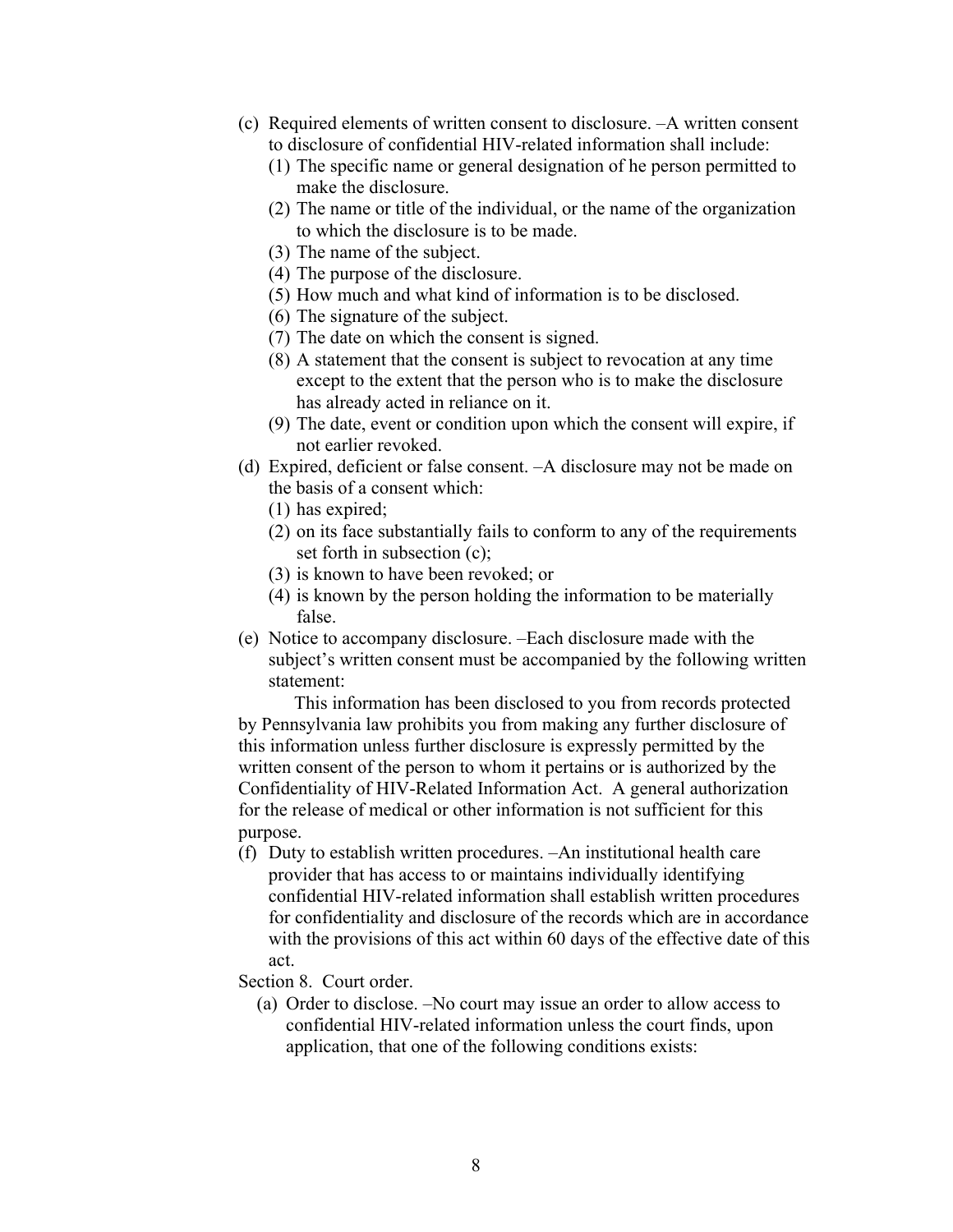- (1) The person seeking the information has demonstrated a compelling need for that information which cannot be accommodated by other means.
- (2) The person seeking to disclose the information has a compelling need to do so.

(b) Order to test and disclose. –No court may order the performance of an HIV-related test and allow access to the test result unless the court finds, upon application, that all of the following exists:

- (1) The individual whose test is sought was afforded informed consent and pretest counseling procedures required by section 5 (a) and (b) and the subject refused to give consent or were not capable of providing consent.
- (2) The applicant was exposed to a body fluid of the individual whose test is sought and that exposure presents a significant risk of exposure to HIV infection. A determination that the applicant has incurred a significant risk of exposure to HIV infection must be supported by medical and epidemiological data regarding the transmission of HIV, including, of available, information about the HIV risk status of the source individual and the circumstances in which the alleged exposure took place.
- (3) The application has a compelling need to ascertain the HIV test result of the source individual

. (c) Compelling need. –In assessing compelling need for subsections (a) and (b), the court shall weigh the need for disclosure against the privacy interest of the individual and the public interests which may be harmed by disclosure.

 (d) Pleadings. –Pleadings under this section shall substitute a pseudonym for the true name of the individual whose test result is sought. Disclosure to the parties of the individual's true name shall be communicated confidentially in documents not filed with the court.

- (e) Notice. –Before granting an order for testing or disclosure and as soon as practicable after the filing of a petition under this section, the court shall provide the individual whose test result is sought with notice and a reasonable opportunity to participate in the proceeding if the individual is not already a party.
- (f) In camera proceedings. –Court proceedings under this section shall be conducted in camera, unless the court determines that a public hearing is necessary to the public interest and the proper administration of justice.
- (g) Expedited proceeding. –The court shall provide for an expedited proceeding if it is requested by the applicant and the application includes verified statements that:
	- (1) The applicant has been exposed to a body fluid that poses a risk of HIV infection from the individual whose test result is sought.
	- (2) The exposure occurred within six weeks of the filing of the application.
	- (3) The exposure involves:

(i) a percutaneous injury to the applicant's skin from a needle stick or other sharp object;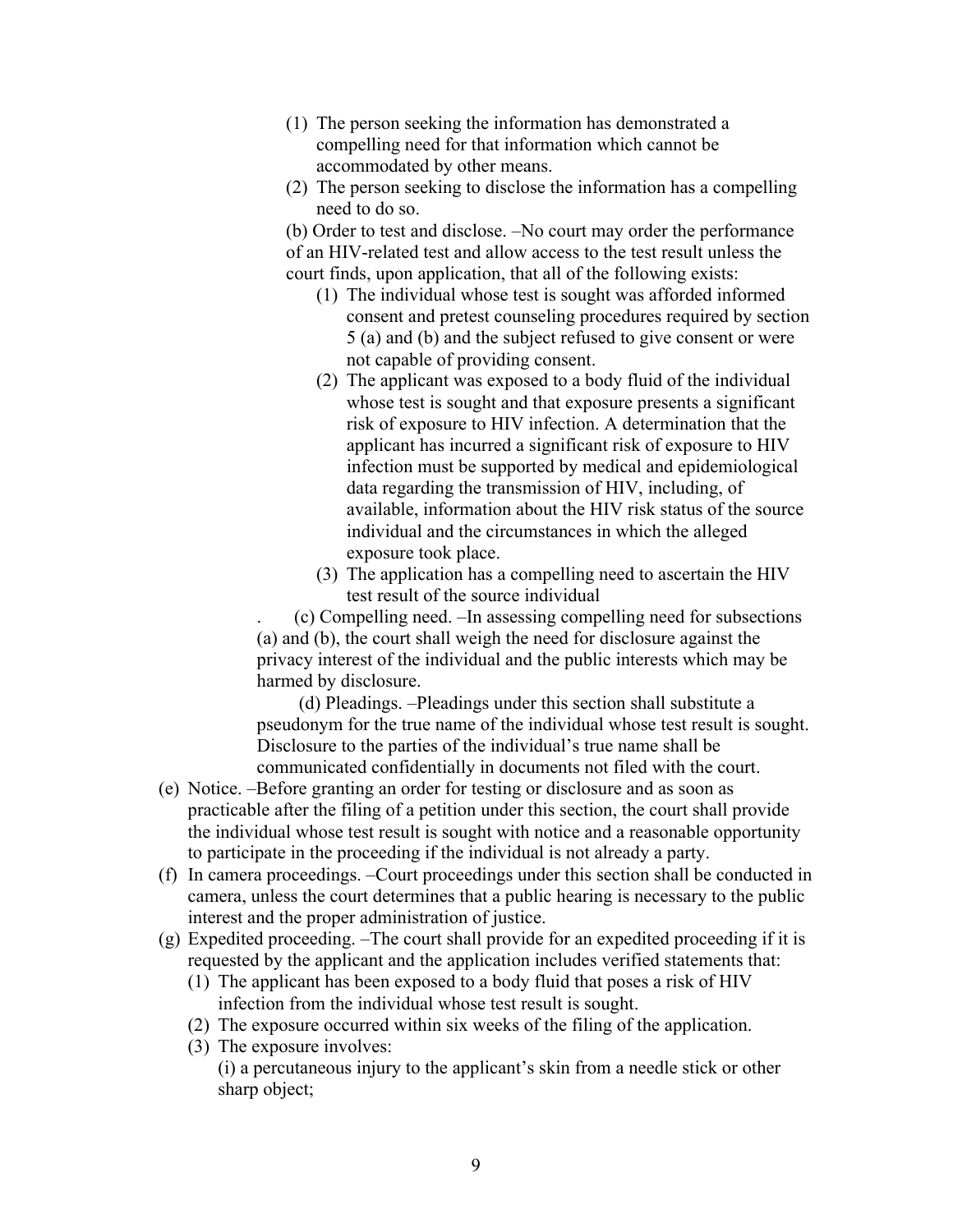- (ii) contact of the applicant's eyes, mouth or other mucous membrane;
- (iii) contact of chapped or abraded skin of the applicant; or
- (iv) Prolonged contact of the applicant's skin. An expedited proceeding on the application shall be held no later than five days after the court complies with subsection (e), pertaining to notice requirements.
- (h) Safeguards against disclosure. –Upon the issuance of an order to disclose the information, the court shall impose appropriate safeguards against unauthorized disclosure which shall specify the following:
	- (1) The particular information which is essential to accommodate the need of the party seeking disclosure.
	- (2) The persons who may have access to the information.
	- (3) The purposes for which the information will be used.
- (4) The appropriate prohibitions on future disclosure as provided for in section 7.
- Section 9. Civil immunity for certain physicians.
	- (a) Permissible disclosure. –Notwithstanding the provisions of section 7, a physician may disclose confidential HIV-related information if all of the following conditions are met:
		- (1) The disclosure is made to a known contact of the subject.
		- (2) The physician reasonably believes disclosure is medically appropriate, and there is a significant risk of future infection to the contact.
		- (3) The physician has counseled the subject regarding the need to notify the contact, and the physician reasonably believes the subject will not inform the contact or abstain from sexual or needle-sharing behavior, which poses a significant risk of infection to the contact.
		- (4) The physician has informed the subject of his intent to make such disclosure.
	- (b) Subject not to be identified. –When making such disclosure to a contact, the physician shall not disclose the identity of the subject or any other contact. Disclosure shall be made in person except where circumstances reasonably prevent doing so.
	- (c) Duties relating to contacts. –A physician shall have no duty to identify, locate or notify any contact, and no cause of action shall arise for nondisclosure or for disclosure in conformity with this section.
	- (d) Other immunity. –The physician who certifies that a significant exposure has occurred as provided by section 6 shall not be subject to civil liability for the exposure evaluation if acting in the good faith and reasonable belief that the certification was appropriate and consistent with this act.

Section 10. Civil cause of action.

 Any person aggrieved by a violation of this act shall have a cause of action against the person who committed such violation and may recover compensatory damages. In the event of an employee thereof, an aggrieved person may recover reasonable attorney fees and costs.

Section 11. Separate violations.

 Each disclosure of confidential HIV-related information in violation of this act or each HIV-related test conducted in contravention of this act is separate for purposes of civil liability.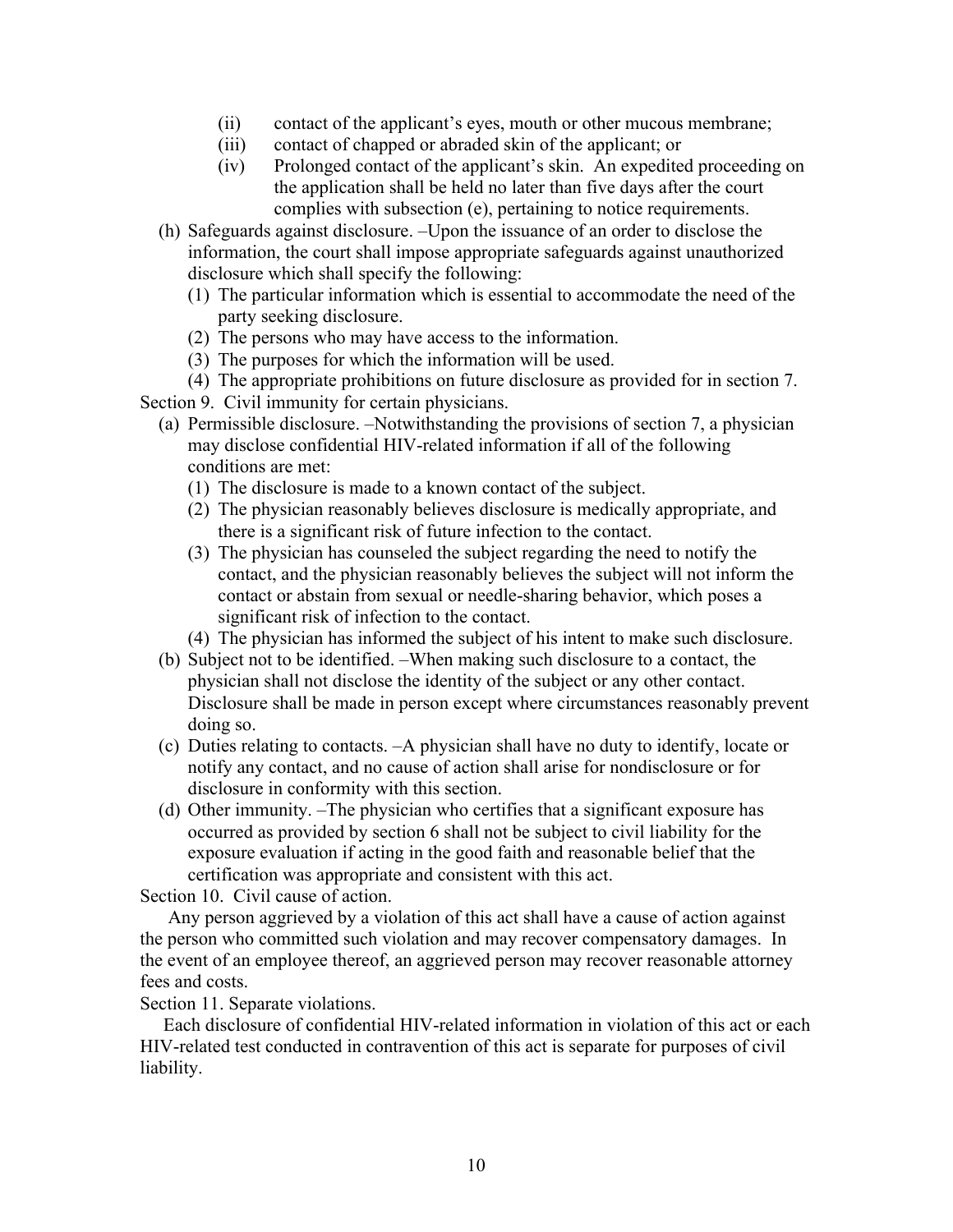Section 12. Disease prevention and Control Law.

 Insofar as the provisions of the act of April 23, 1956 (1955 P.L.1510, No.500), known as the Disease Prevention and Control Law of 1955, are inconsistent with this act, shall apply.

Section 13. Effective date.

This act shall take effect in 90 days.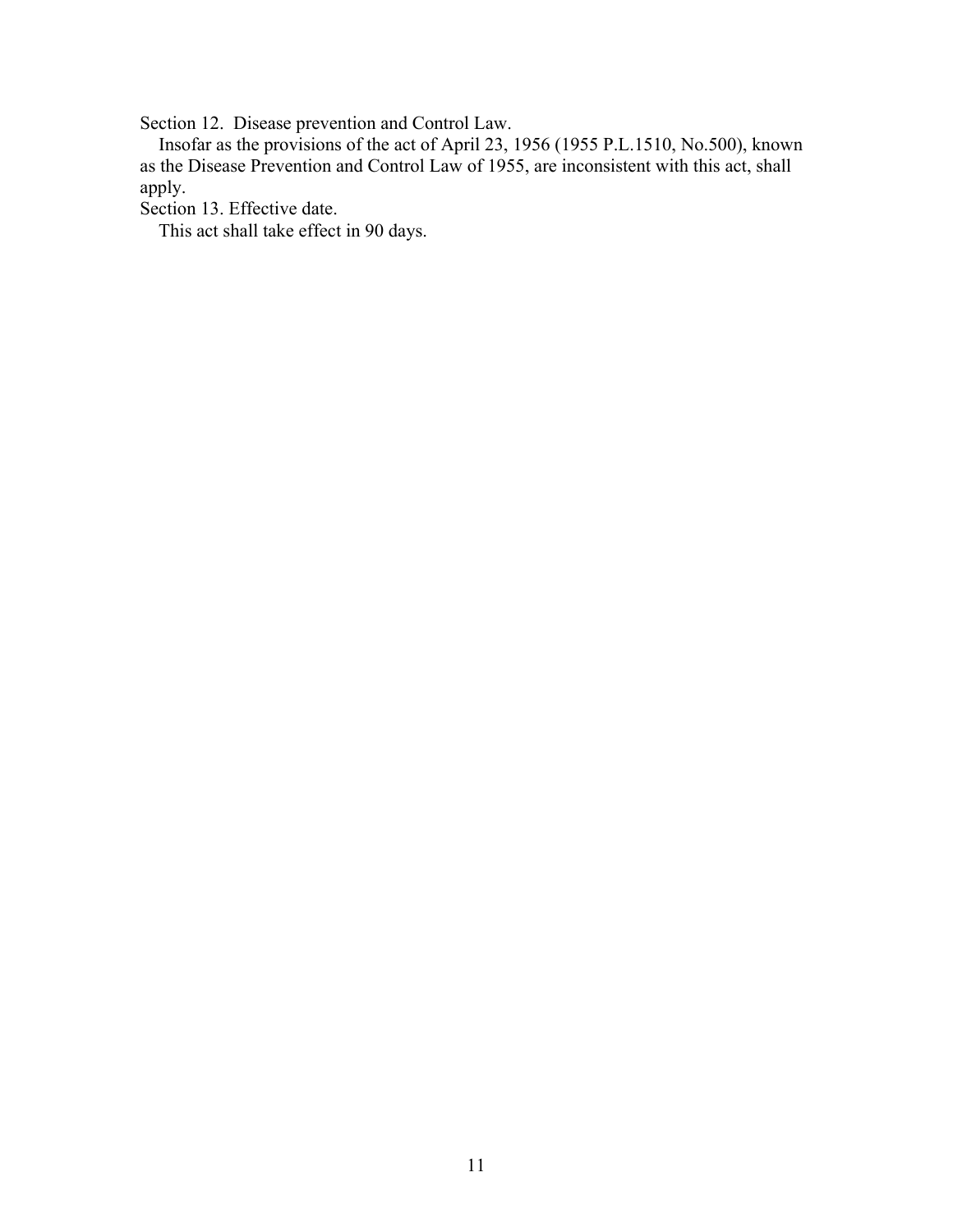## **THE GENERAL ASSEMBLY OF PENNSYLVANIA**

# SENATE BILL No. 260 Session of 2011

INTRODUCED BY ERICKSON, RAFFERTY, M. WHITE, WAUGH, VANCE, COSTA, BOSCOLA, EARLL AND GREENLEAF, JANUARY 26, 2011

REFERRED TO PUBLIC HEALTH AND WELFARE, JANUARY 26, 2011

#### AN ACT

| $\mathbf{1}$<br>$\overline{c}$<br>$\mathfrak{Z}$<br>$\overline{4}$<br>5<br>$\epsilon$<br>$\overline{7}$<br>$\,8\,$<br>9 | Amending the act of November 29, 1990 (P.L.585, No.148),<br>entitled "An act providing for confidentiality of certain<br>records; providing for the authorized sharing of certain<br>information; providing for written consent prior to an HIV-<br>related test, with certain exceptions; providing for civil<br>immunity for certain licensed physicians; providing for<br>protective procedures and equipment; and creating a civil<br>cause of action," further providing for legislative intent,<br>for consent to HIV-related tests and for counseling. |
|-------------------------------------------------------------------------------------------------------------------------|---------------------------------------------------------------------------------------------------------------------------------------------------------------------------------------------------------------------------------------------------------------------------------------------------------------------------------------------------------------------------------------------------------------------------------------------------------------------------------------------------------------------------------------------------------------|
| 10                                                                                                                      | The General Assembly of the Commonwealth of Pennsylvania                                                                                                                                                                                                                                                                                                                                                                                                                                                                                                      |
| 11                                                                                                                      | hereby enacts as follows:                                                                                                                                                                                                                                                                                                                                                                                                                                                                                                                                     |
| 12                                                                                                                      | Section 1. Sections $2(c)$ , $5(a)$ and (b) and $6(b)$ (1) of the                                                                                                                                                                                                                                                                                                                                                                                                                                                                                             |
| 13                                                                                                                      | act of November 29, 1990 (P.L.585, No.148), known as the                                                                                                                                                                                                                                                                                                                                                                                                                                                                                                      |
| 14                                                                                                                      | Confidentiality of HIV-Related Information Act, are amended to                                                                                                                                                                                                                                                                                                                                                                                                                                                                                                |
| 15                                                                                                                      | read:                                                                                                                                                                                                                                                                                                                                                                                                                                                                                                                                                         |
| 16                                                                                                                      | Section 2. Legislative intent.                                                                                                                                                                                                                                                                                                                                                                                                                                                                                                                                |
| 17                                                                                                                      | $\star$ $\star$ $\star$                                                                                                                                                                                                                                                                                                                                                                                                                                                                                                                                       |
| 18                                                                                                                      | (c) Intent.--It is the intent of the General Assembly to                                                                                                                                                                                                                                                                                                                                                                                                                                                                                                      |
| 19                                                                                                                      | promote confidential testing on an informed and voluntary basis                                                                                                                                                                                                                                                                                                                                                                                                                                                                                               |
| 20                                                                                                                      | in order to encourage those most in need to obtain testing and                                                                                                                                                                                                                                                                                                                                                                                                                                                                                                |
| 21                                                                                                                      | appropriate counseling[.] and to better serve the public health                                                                                                                                                                                                                                                                                                                                                                                                                                                                                               |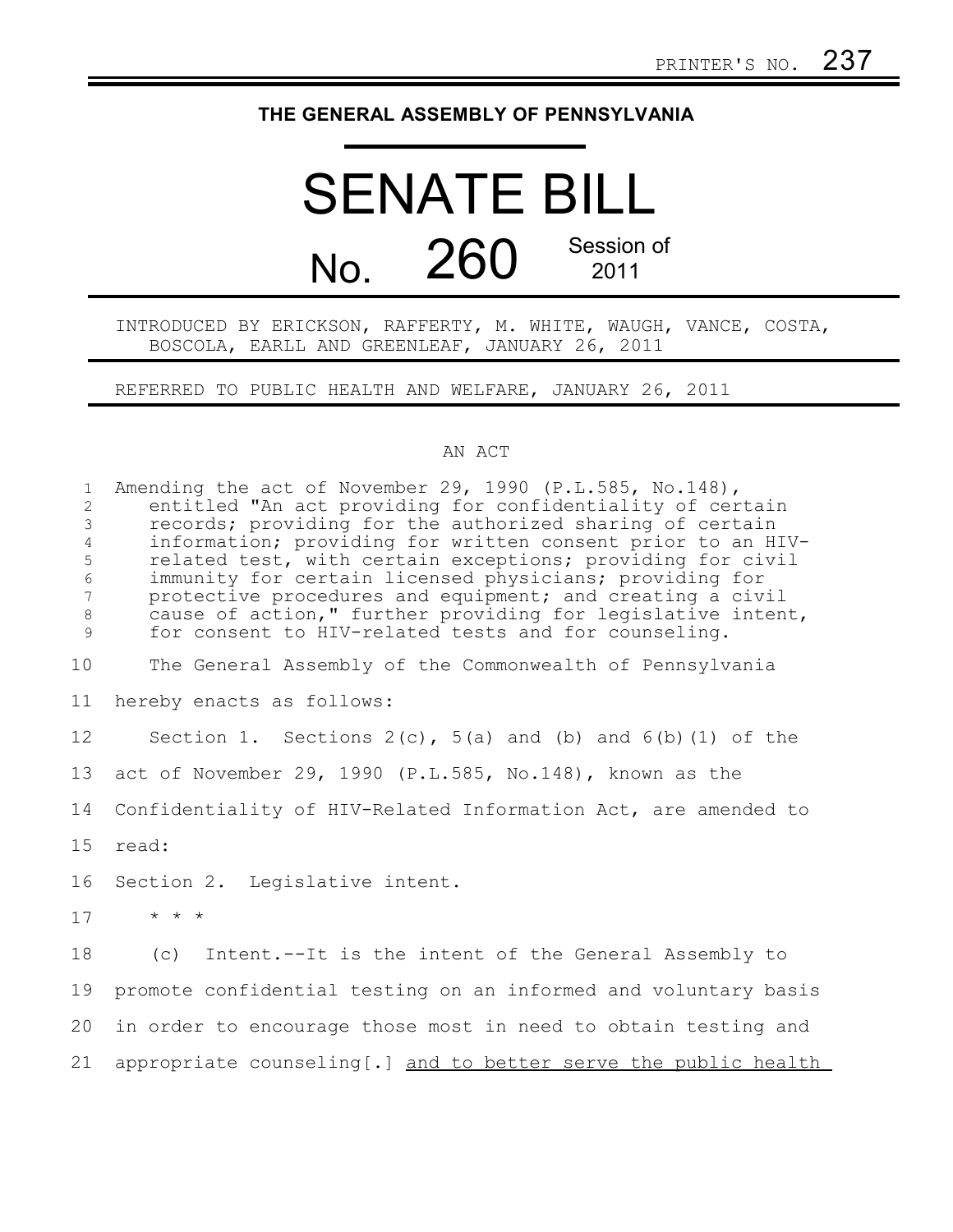by making HIV testing a routine part of general medical care, as recommended by the Centers for Disease Control and Prevention. \* \* \* Section 5. Consent to HIV-related test. (a) Consent.-- (1) Except as provided in section 6 with respect to the involuntary testing of a source patient, no HIV-related test shall be performed without first obtaining the informed [written] documented consent of the subject. Any consent shall be preceded by an explanation of the test, including its purpose, potential uses, limitations and the meaning of its results. (2) A health care provider may offer opt-out HIV testing, where the subject is informed that the subject will be tested for HIV unless the subject refuses. (3) The health care provider shall document the provision of informed consent, including pre-test information, and whether the subject declined the offer of HIV testing. [(b) Pretest counseling.--No HIV-related test may be performed without first making available to the subject information regarding measures for the prevention of, exposure to and transmission of HIV.] \* \* \* Section 6. Certification of significant exposure and testing procedures. \* \* \* (b) Opportunity for source patient to consent.-- (1) In the event that an exposed individual health care provider or first responder is certified to have experienced 20110SB0260PN0237 - 2 -1 2 3 4 5 6 7 8 9 10 11 12 13 14 15 16 17 18 19 20 21 22 23 24 25 26 27 28 29 30